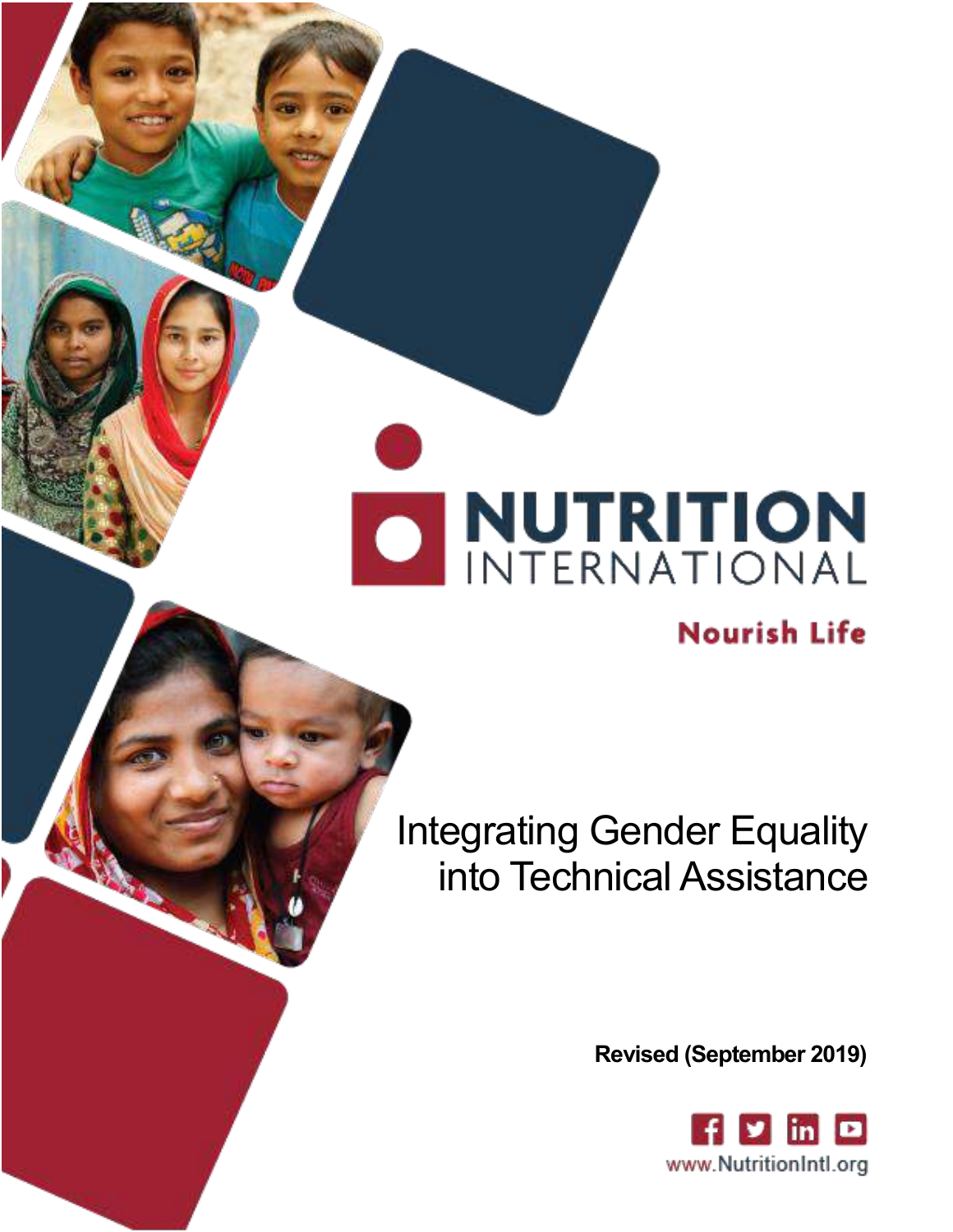# Table of Contents

| 1.                                                                                        |
|-------------------------------------------------------------------------------------------|
| 1.1                                                                                       |
| 1.2<br>Participation of stakeholders in consultations, meetings, and workshops 5          |
| 2.                                                                                        |
| Nutrition data and evidence generation for informed decision-making 6<br>2.1              |
| Supporting the nutrition enabling environment (legislation, policies, plans,<br>2.2       |
| 2.3                                                                                       |
| Functional capacity-strengthening of SUN Focal Points, organizational development,<br>2.4 |
| Effective operationalization and delivery of multi-sectoral nutrition plans10<br>2.5      |
|                                                                                           |

*This guidance document was created with support from UK Aid, under the Technical Assistance for Nutrition (TAN) project. Through TAN, Nutrition International (NI) provides technical assistance (TA) to select countries members of the Scaling Up Nutrition (SUN) Movement and to the SUN Movement Secretariat, to support effective scale up of nutrition.* 

*Through its Nutrition Technical Assistance Mechanism (NTEAM), NI shares its expertise globally to support the scale-up of nutrition for the most vulnerable. We believe that knowledge, rigorously obtained and generously shared, is key to effective progress for nutrition. NTEAM provides timely and coordinated expert technical assistance to countries and agencies. We convene global experts to tackle key nutrition issues, and encourage broad use of knowledge by translating technical information and research into accessible guidance, tools and resources.*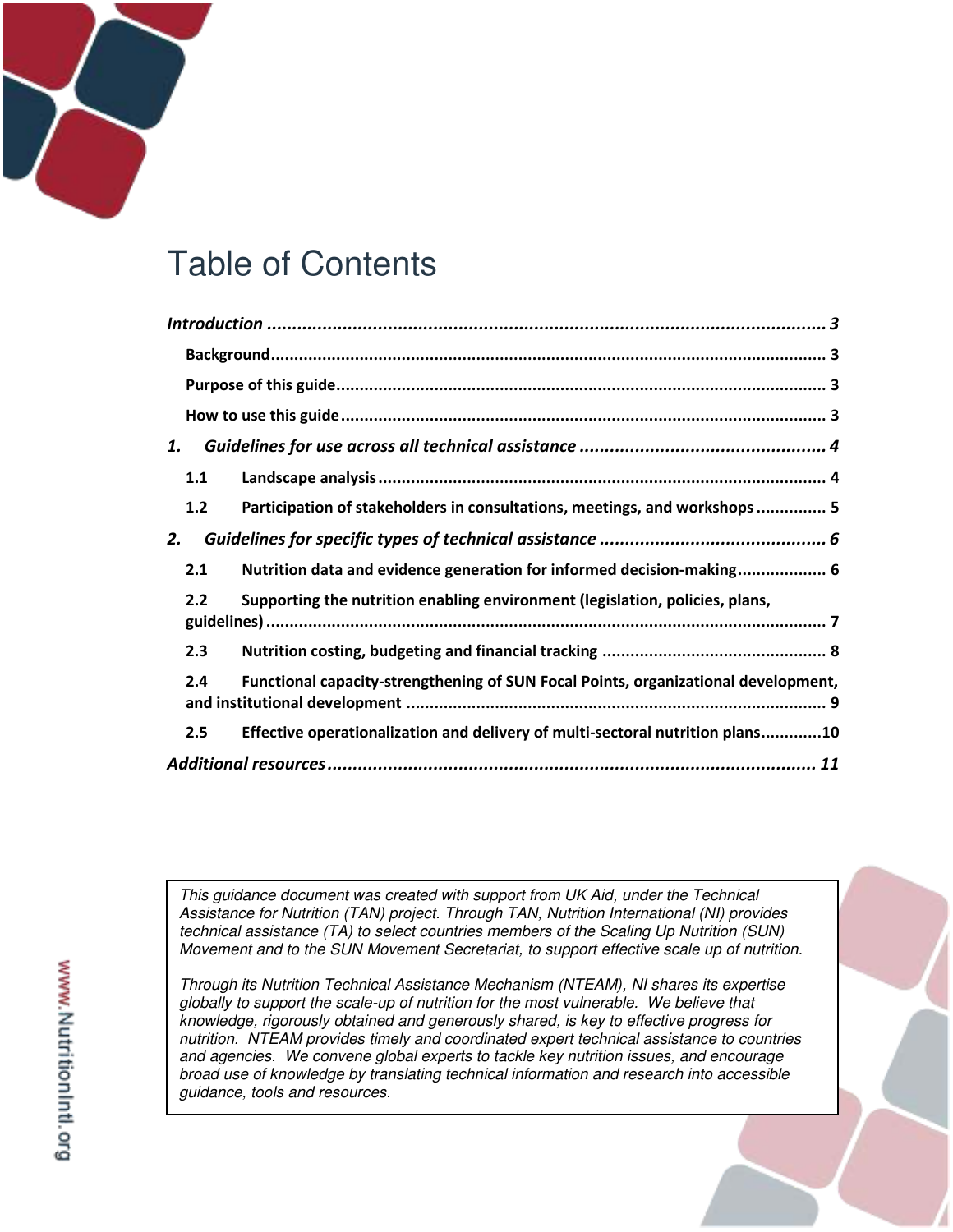

# <span id="page-2-0"></span>**Introduction**

## <span id="page-2-1"></span>**Background**

Nutrition programs need to respond to different nutritional needs for different sexes and ages, as well as consider and respond to gender inequalities, gender norms and related social dynamics that have implications for the effectiveness of interventions. Addressing both sex specific needs (biological differences) and gender (social constructs, varying from society to society, time to time, based on socially accepted norms and behaviours) in nutrition is critical and can result in larger improvements in nutrition and health outcomes than if gender inequalities are not addressed.

Technical assistance (TA) providers under the TAN project support the various stages of nutrition policy development and implementation. They are in a unique position to integrate gender equality considerations in their work, including in their interactions with multiple key stakeholders, influencers and decision-makers in-country, regionally and globally.

## <span id="page-2-2"></span>Purpose of this guide

Incorporating a gender perspective will help TA providers carry out TA assignments more effectively and successfully. Recognizing that concepts and notions for advancing gender equality may be new to TA providers who are not gender experts, and that sensitization on gender equality is a process, this guide is meant to offer practical guidance for gender mainstreaming in TA provision. It is intended as a set of guidelines for the integration of gender equality considerations which, if incorporated in TA, will improve its gender responsiveness.**<sup>1</sup>** This tool provides a necessary starting point to the complex process of mainstreaming gender in TA in multi-sectoral nutrition initiatives.

This guide was informed by a review of the literature on nutrition and gender, including the World Health Organization (WHO) gender assessment framework**<sup>2</sup>** , and reviewed by gender specialists.

## <span id="page-2-3"></span>How to use this guide

This guide is composed of two sections: section 1 provides considerations for gender equality in areas of work that are found in all TA, and section 2 provides considerations for gender equality specific to different types of TA requested by SUN countries. While it may not be possible to address all aspects listed in the guidelines, multiple components should be considered in order to adequately integrate gender in any given TA assignment. The TA provider should make a deliberate decision, in agreement with TAN staff, on which specific considerations to address from the guidelines below.

 $\overline{a}$ 

**<sup>1</sup>** The guidelines do not constitute criteria/requirements. They are not intended as an assessment tool but may be used as general parameters to guide the gender review of TA deliverables. **<sup>2</sup>** [http://www.who.int/gender/mainstreaming/GMH\\_Participant\\_GenderAssessmentTool.pdf](http://www.who.int/gender/mainstreaming/GMH_Participant_GenderAssessmentTool.pdf)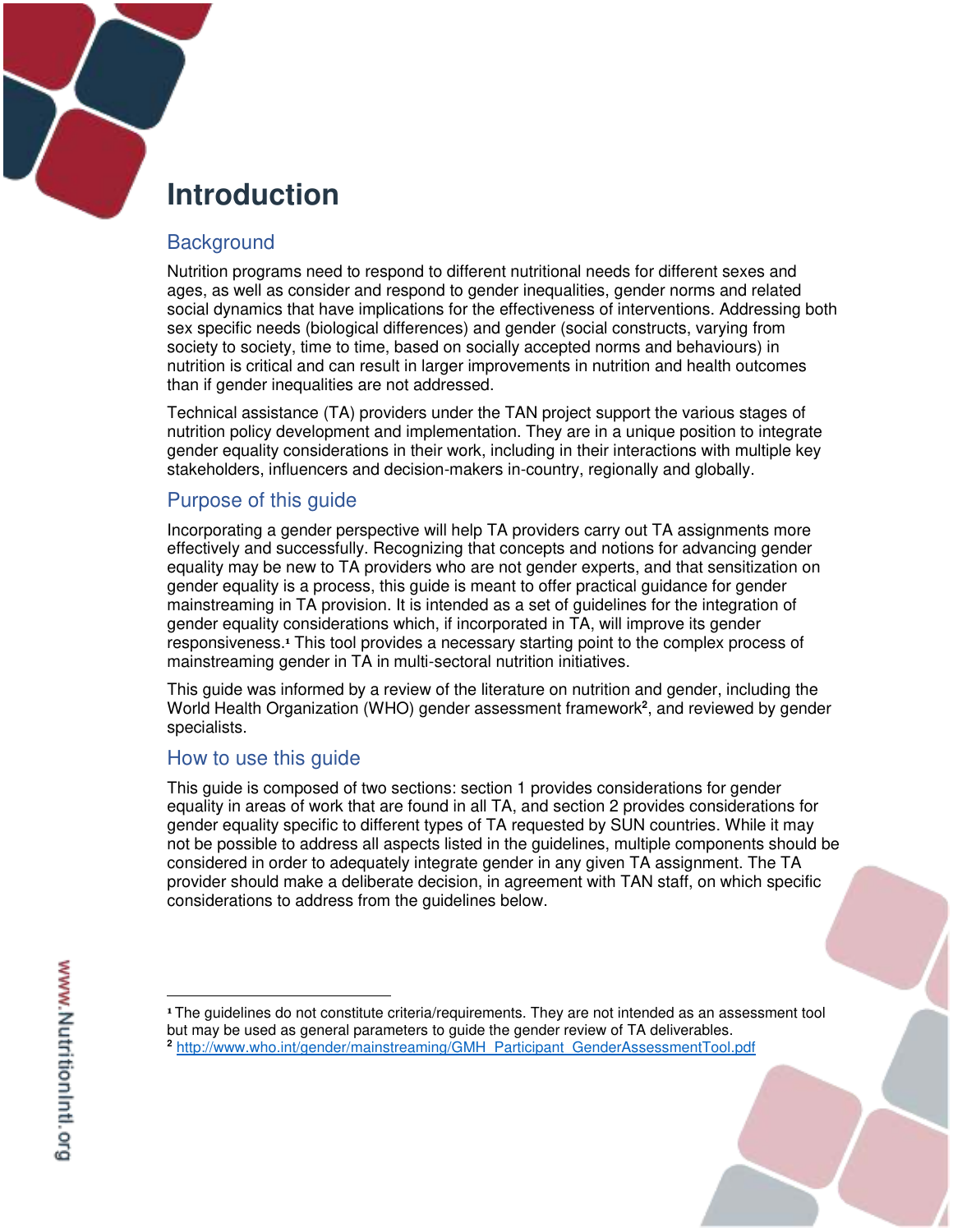Additional key resources are provided in the section 3 for more information in each section, but focused expert assistance (e.g. for gender budgeting) may be needed. Seeking this support if and where needed is important.

# <span id="page-3-0"></span>**1. Guidelines for use across all technical assistance**

TA assignments, regardless of their specific focus area or objectives, often include a landscape analysis and broad stakeholder engagement. This section provides guidance on ways to consider gender equality in both these categories is recommended for use for all TA delivery supported under TAN.

## <span id="page-3-1"></span>1.1 Landscape analysis

A landscape analysis provides an opportunity to understand the gender policy environment for any given TA, and the potential impact on gender equality that the TA may have, intentionally or not.

|    | Considerations for addressing gender equality - Landscape analysis                                                                                                                                                                                                                                                                                                                                                                                                                                                                                                                                |
|----|---------------------------------------------------------------------------------------------------------------------------------------------------------------------------------------------------------------------------------------------------------------------------------------------------------------------------------------------------------------------------------------------------------------------------------------------------------------------------------------------------------------------------------------------------------------------------------------------------|
|    | 1. Review of gender-based analyses <sup>3</sup> , sex-disaggregated indicators and findings<br>emerging from interviews with women's groups and representatives from<br>women's government structures.                                                                                                                                                                                                                                                                                                                                                                                            |
| 2. | Relevant local, national, and global gender policies, legislation and strategic<br>plans related to this work, are reviewed and incorporated, including, for example:<br>Health and nutrition policies, plans from Women's Affairs;<br>Plans from other sectors e.g. education and WASH. Be aware of policies<br>٠<br>that may have implicit or explicit gender biases that influence nutrition, or<br>may be harmful from a gender perspective;<br>Economic policies, poverty reduction strategies, and social policies that have<br>$\blacksquare$<br>different implications for men and women. |
| 3. | Data specific to women, men, boys and girls are reviewed, for example:<br>Nutritional requirements of each group;<br>Dietary practices of each group;<br>٠<br>Feeding practices of each group;                                                                                                                                                                                                                                                                                                                                                                                                    |

**<sup>3</sup>** A gender analysis "identifies, assesses and informs actions to address inequality that come from: different gender norms (across the lifecycle), roles and relations, unequal power relations between and among groups of men and women (and adolescent girls and boys) and the interaction of contextual factors with gender such as sexual orientation, (income), ethnicity, education or employment status". For more terms and tools in gender mainstreaming, see the WHO glossary: [http://www.who.int/gender](http://www.who.int/gender-equity-rights/understanding/gender-definition/en/)[equity-rights/understanding/gender-definition/en/.](http://www.who.int/gender-equity-rights/understanding/gender-definition/en/)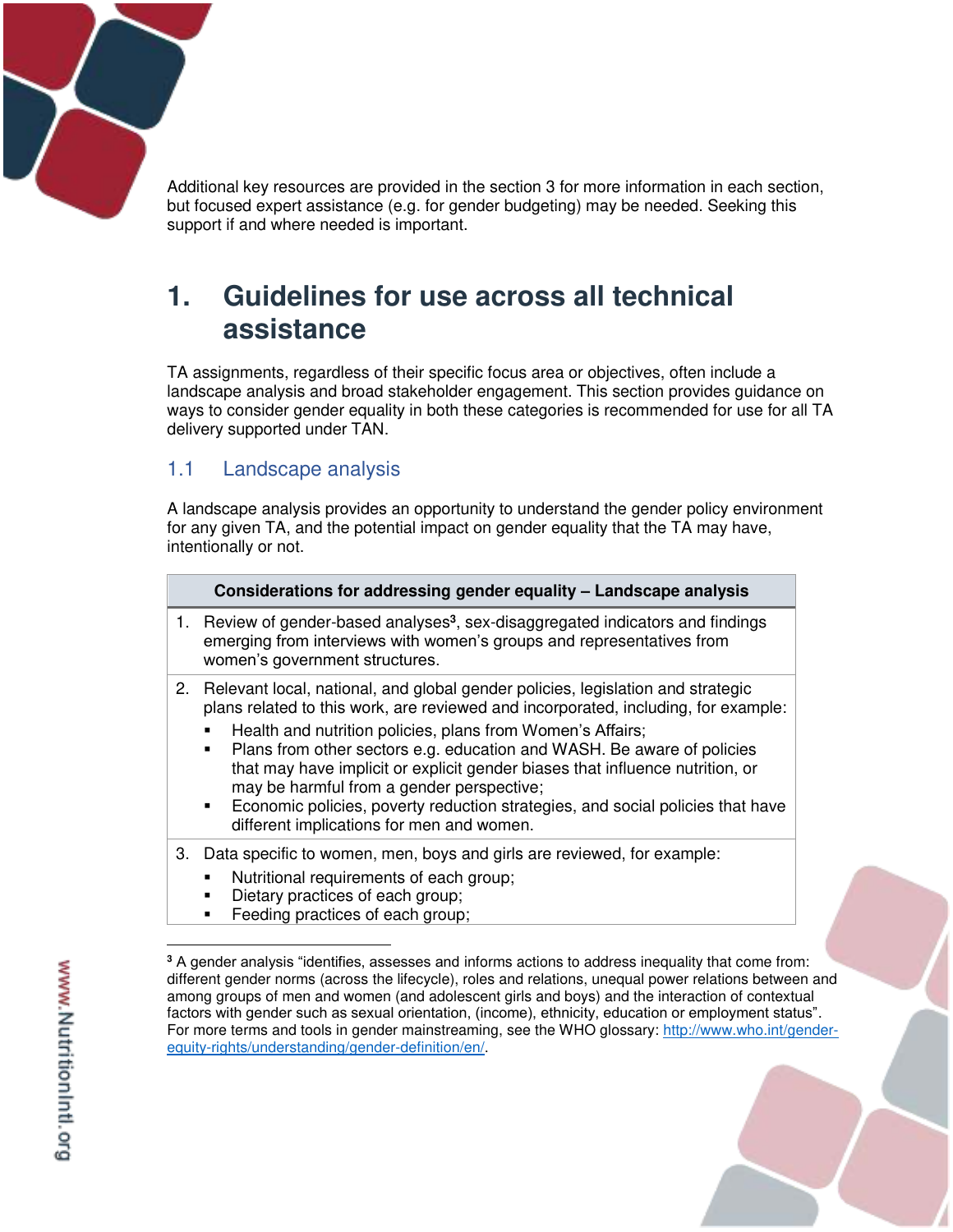

- Access to health nutrition services for women, men, girls and boys (including any inequalities in access between groups, as well as differing biological needs).
- 4. Gender roles and norms, power, and decision-making dynamics are reviewed and documented (*see list of sources in Section 3.2 below - item 4)*, for example:
	- Access to resources (e.g. business, property, technology, services);
	- Knowledge, attitudes (cultural norms, beliefs) and practices about gender and nutrition;
	- Decision-making and division of labour/household activities in the family and the community.

## <span id="page-4-0"></span>1.2 Participation of stakeholders in consultations, meetings, and workshops

Gender balance and dynamics in the participation of all TA activities (consultations, meetings, workshops, etc.) should be considered and planned for. Ensuring a wide-variety of stakeholders are involved (with both men and women represented) can have important impact on the outcome of these meetings. How agendas are set, who has an opportunity to contribute substantively, and by whom decisions on TA design and implementation are all essential considerations. The focus and design of TA activities, resource allocation, and target groups to be engaged will influence the content of the deliverables produced under TA and the relevance of future interventions for women and men.

| Considerations for addressing gender equality - Stakeholder participation |                                                                                                                                                                                                                                                                                                 |  |
|---------------------------------------------------------------------------|-------------------------------------------------------------------------------------------------------------------------------------------------------------------------------------------------------------------------------------------------------------------------------------------------|--|
|                                                                           | 1. Females and males are invited, and encouraged to meaningfully participate, in<br>TA activities (consultations, meetings, workshops). This should be tracked<br>quantitatively (number of participants) as well as qualitatively (level of<br>participation in planning and decision-making). |  |
|                                                                           | 2. Specific gender-related groups (e.g. women's and men's groups, groups<br>focused on gender, and Women's Affairs) are included in consultations.                                                                                                                                              |  |
|                                                                           | 3. The influence of gender as a factor in access to nutrition is included in the                                                                                                                                                                                                                |  |

4. Interventions to address gender and nutrition are identified and discussed. These should include gender-sensitive/nutrition specific and genderspecific/nutrition-sensitive interventions**<sup>4</sup>** .

agenda and in discussions.

[backup/documents/Resources/Tools/Gender\\_Sensitive\\_SBC\\_Tech\\_Resource\\_Guide\\_Final.pdf](https://coregroup.org/wp-content/uploads/media-backup/documents/Resources/Tools/Gender_Sensitive_SBC_Tech_Resource_Guide_Final.pdf)

 $\overline{a}$ **4** For more information on nutrition sensitive, nutrition specific, gender specific, and gender sensitive interventions, see CORE Group Technical Resource Guide: [https://coregroup.org/wp](https://coregroup.org/wp-content/uploads/media-backup/documents/Resources/Tools/Gender_Sensitive_SBC_Tech_Resource_Guide_Final.pdf)[content/uploads/media-](https://coregroup.org/wp-content/uploads/media-backup/documents/Resources/Tools/Gender_Sensitive_SBC_Tech_Resource_Guide_Final.pdf)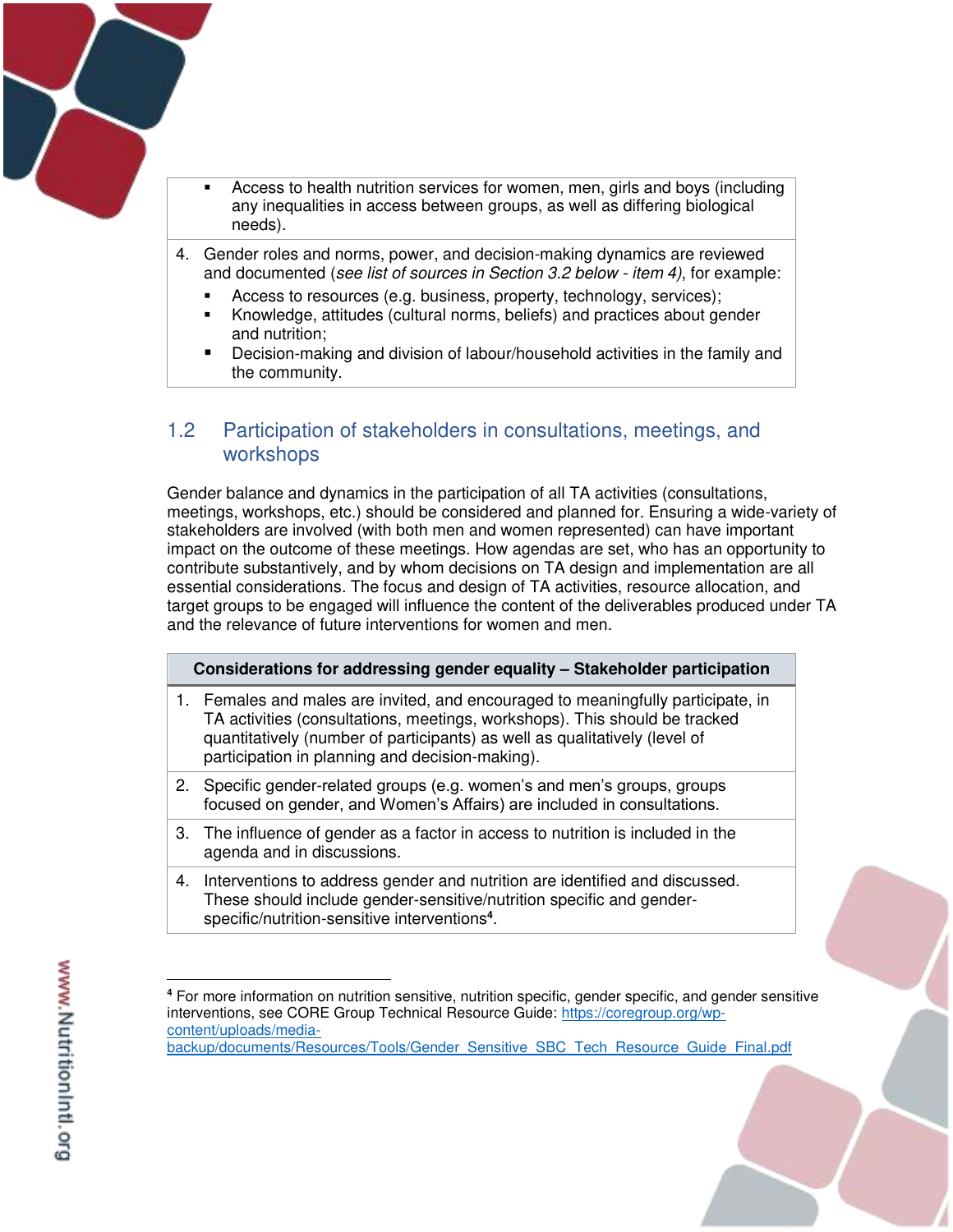

- 5. Qualitative barriers to participation of women and men in nutrition activities (e.g. when and where the meetings take place to facilitate both men and women participating).
- 6. Women's government structures and civil society groups are invited to contribute meaningfully in discussions at all stages.

## <span id="page-5-0"></span>**2. Guidelines for specific types of technical assistance**

In addition to the two sets of guidelines presented in section 2 of this document, gender equality should be considered and incorporated in specific ways for different types of TA supported by NI under TAN. These are listed below, and outlined in the following sections with TA specific sets of guidelines:

- Nutrition data and evidence generation for informed decision-making
- Support the nutrition enabling environment (legislation, policy, plans and guidelines)
- Nutrition costing, budgeting and financing tracking
- Functional capacity-strengthening of SUN Focal Points, organizational development, and institutional development
- Effective operationalization and delivery of multi-sectoral nutrition plans

## <span id="page-5-1"></span>2.1 Nutrition data and evidence generation for informed decision-making

Accurate data and evidence is necessary to inform policy and planning, and ensure nutrition programming is effective and can lead to results. TA providers support partners in ensuring nutrition data is collected, updated, shared and used to inform nutrition programming.

### **Considerations for addressing gender equality – Nutrition data and evidence**

- 1. Meaningful participation of males and females at all stages of M&E planning is encouraged (from development of indicators, collection of data, through to dissemination and use).
- 2. A mix of both qualitative and quantitative data collection methods are used, and lived experience is valued as a contribution.
- 3. Data on sex and gender from country and global sources are taken into consideration when establishing Monitoring, Evaluation, Accountability and Learning frameworks or information systems/platforms for nutrition, including:
	- Country level (e.g. DHIS 2, Health Management and Information System data, survey data available)
	- Gender Development Index: [http://hdr.undp.org/en/content/gender](http://hdr.undp.org/en/content/gender-development-index-gdi)[development-index-gdi](http://hdr.undp.org/en/content/gender-development-index-gdi)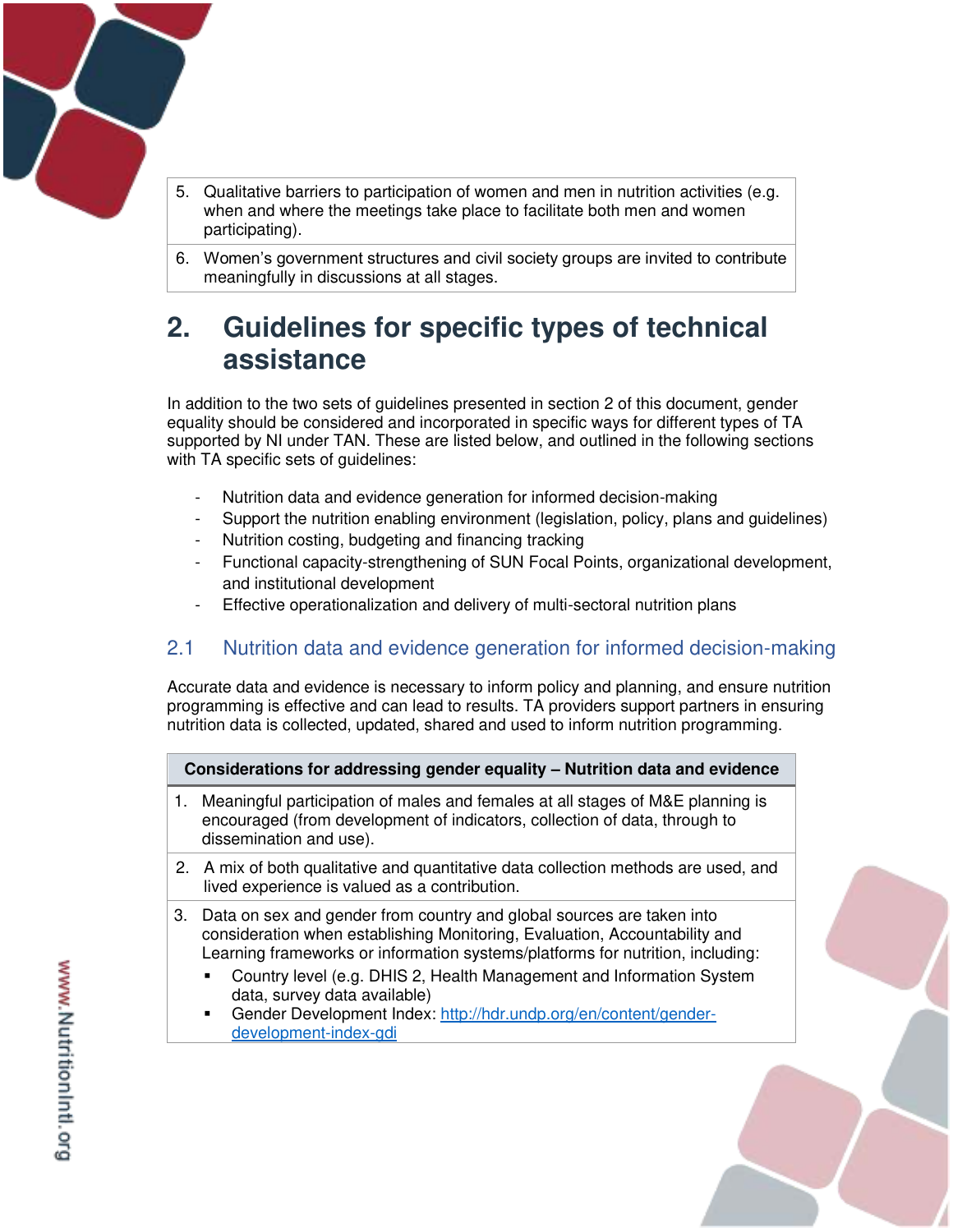

- World Bank Gender Data Portal:<http://datatopics.worldbank.org/gender/>
- OECD Development Centre's Social Institutions and Gender Index (SIGI): [http://www.genderindex.org](http://www.genderindex.org/)
- Compendium of gender scales (including empowerment of females, gender norms and attitudes and beliefs, household decision-making etc.): <https://www.c-changeprogram.org/content/gender-scales-compendium/>
- 4. Data collected (and tracked over time) reflects differences in sex and gender. This could include, for example:
	- Sex-disaggregated nutrition data (e.g. diet diversity, level of nutrition knowledge)
	- Other relevant social determinants of health data by male and female (e.g. age, education, income, etc.) that would allow for an intersectional analysis
	- Data on gender (e.g. decision-making, empowerment, resources, division of labour, roles, expectations, gender norms) – *see list of sources above*
- 5. A gender analysis is conducted as part of work-planning for data collection, analysis and dissemination.

## <span id="page-6-0"></span>2.2 Supporting the nutrition enabling environment (legislation, policies, plans, guidelines)

An enabling environment for nutrition is necessary to advance effective nutrition-specific or nutrition-sensitive programming. TA providers support partners in assembling key stakeholders, gathering and analysing evidence, identifying the desired nutrition impact and developing the necessary legislation, policies, plans, and guidelines to achieve this nutrition impact.

### **Considerations for addressing gender equality – Enabling environment**

- 1. The SUN Movement checklist, and its gender-specific components, is used to guide the development of national and/or subnational multisectoral nutrition plans**<sup>5</sup>** .
- 2. The role of women/girls in nutrition is considered and consciously reflected on when designing legislation, policies, plans and guidelines. This could mean that during discussion with stakeholders and/or in document drafts, there is mention of, for example:
	- Women's access and control over resources (including income)
	- Women's and men's understanding of the importance of good nutrition

 $\overline{a}$ 

**<sup>5</sup>** For the SUN Movement checklist for nutrition plan development, see: [http://docs.scalingupnutrition.org/wp-content/uploads/2016/12/Scaling-Up-Nutrition-Quality-national](http://docs.scalingupnutrition.org/wp-content/uploads/2016/12/Scaling-Up-Nutrition-Quality-national-plan-checklist.pdf)[plan-checklist.pdf](http://docs.scalingupnutrition.org/wp-content/uploads/2016/12/Scaling-Up-Nutrition-Quality-national-plan-checklist.pdf)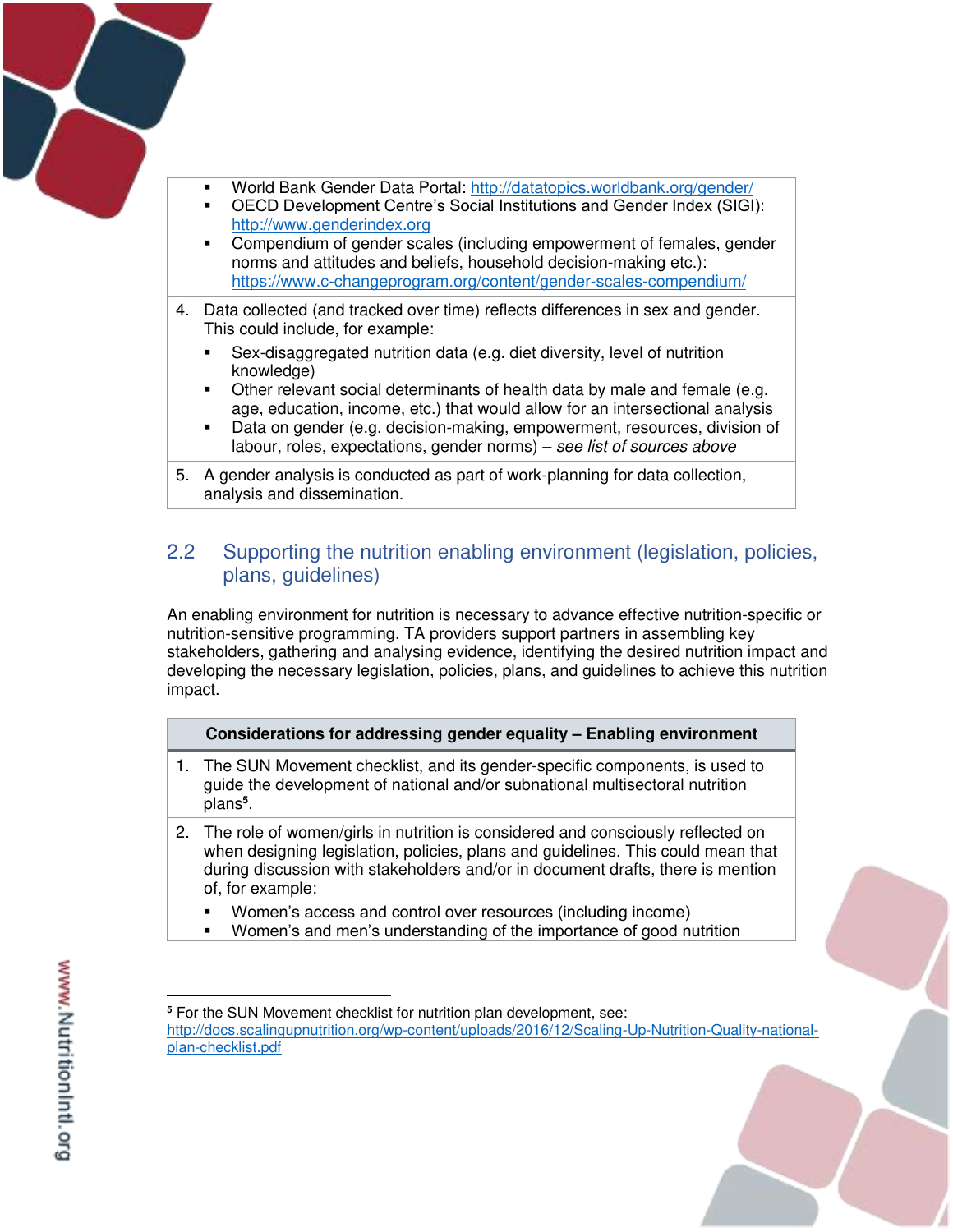

- Women's involvement in decision-making in the household, in the community, and in government.
- 3. Sex- and gender-based analyses of the deliverables under development (legislation, policy, plans or guidelines) are conducted, including the identification of barriers and enabling factors for gender equality. An accompanying plan to address results is developed.
- 4. Relevant documents related to gender (e.g. gender plans or strategies, plans from Women's Affairs) and ones that may influence gender equality, including those in other sectors (e.g. education, WASH) are taken into consideration in the development of deliverables (legislation, policies, plans and guidelines) and referenced where appropriate.
- 5. Gender equality, including empowerment of women and girls, are explicitly outlined as objectives in the legislation, policies, plans and guidelines under development.
- 6. Where evidence is presented in the deliverables produced (legislation, policy, plans or guidelines), data on sex and gender is included. This could include, for example:
	- **Sex-disaggregated nutrition data**
	- Other relevant social determinants of health data by male and female (e.g. education, income, age, etc.) that would allow for an intersectional analysis
	- Data on gender (e.g. decision-making, empowerment, resources, division of labour, roles, expectations, gender norms) – *see list of sources in Section 3.2 below - item 4*
- 7. Interventions to address gender and nutrition are identified and included in the deliverables produced (legislation, policies, plans or guidelines). This includes the consideration of nutrition sensitive and nutrition specific, as well as gender specific and gender sensitive, interventions.
- 8. The specific needs of marginalized groups (people likely to be discriminated against on the basis of sex, age, ethnicity, education, income, sexual orientation, disability status, geography, etc.) are considered and referenced in the deliverables produced (legislation, policies, plans or guidelines)

## <span id="page-7-0"></span>2.3 Nutrition costing, budgeting and financial tracking

In order for nutrition policies and plans to lead to change and nutrition impact, appropriate resources need to be allocated for implementation of effective action. TA providers support partners with understanding the costs of action on nutrition, developing nutrition budgets, and developing the systems and frameworks for tracking allocation of resources, resource mobilization and expenditure on nutrition.

**Considerations for addressing gender equality – Costing, budgeting, tracking**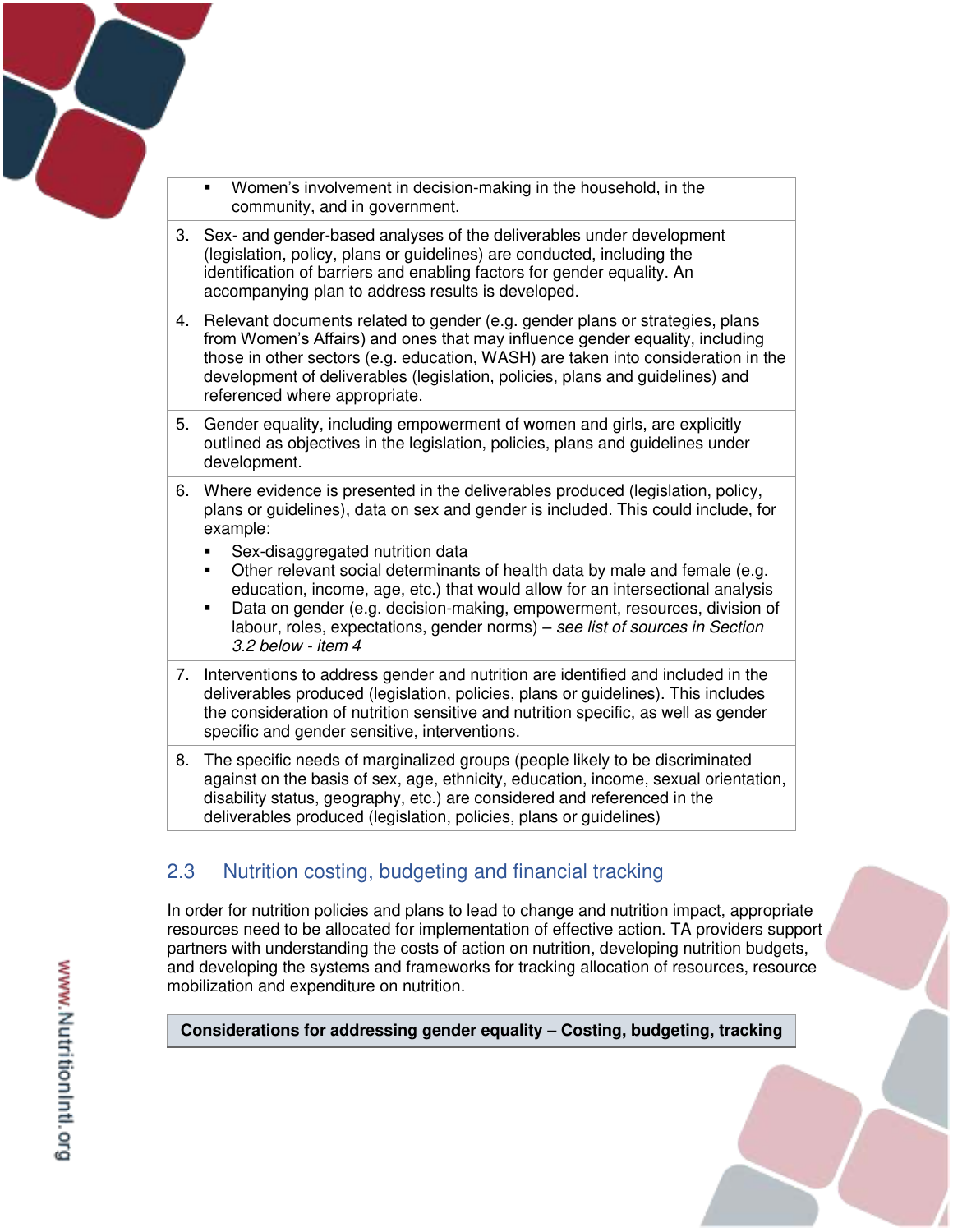

- 1. A gender analysis (including identifying barriers and enabling factors in light of costing, budgeting and financing) is conducted, and a plan developed to address identified issues via budgeting, costing, financing.
- 2. Gender responsive budgeting<sup>6</sup> is employed to integrate gender throughout the budgeting process**<sup>7</sup>** .
- 3. The utilization of funds allocated specifically to gender components (including what is budgeted/spent disaggregated by sex where possible and appropriate) is tracked.
- 4. Where evidence is presented in the deliverables produced, data on sex and gender is included. This could include, for example:
	- Sex-disaggregated nutrition data
	- Other relevant social determinants of health data by male and female (e.g. education, income, age, etc.) that would allow for an intersectional analysis
	- Data on gender (e.g. decision-making, empowerment, resources, division of labour, roles, expectations, gender norms) – *see list of sources in Section 3.2 below - item 4*

## <span id="page-8-0"></span>2.4 Functional capacity-strengthening of SUN Focal Points, organizational development, and institutional development

Leadership skills and effective institutional and organizational arrangements, are necessary to raise the profile of nutrition. TA providers support the strengthening of this type of functional capacity of SUN FPs and key influencers to raise the profile of nutrition (including advocacy and gender), and the organizational development of institutions that lead to nutrition action.

### **Considerations for addressing gender equality – Capacity strengthening**

- 1. Interventions to address gender and nutrition are identified and discussed during training and capacity-building sessions.
- 2. A gender analysis of organizational and human resource practices and policies is conducted (ex: gender distribution of staff, hiring practices, pay equity scales, maternity/paternity leave policies, etc.) and a plan develop to ensure equitable participation, decision-making power and allocation of resources.
- 3. Women's government structures and civil society groups are invited to contribute meaningfully at all stages of programming, planning, and organizational design.

 $\overline{a}$ **6** For more information on gender based budgeting, see the GSDRC Professional Development Reading Pack : [http://gsdrc.org/docs/open/reading-packs/grb\\_rp.pdf](http://gsdrc.org/docs/open/reading-packs/grb_rp.pdf) 

**<sup>7</sup>** Note that this may require an expert who has experience in this area to support the work.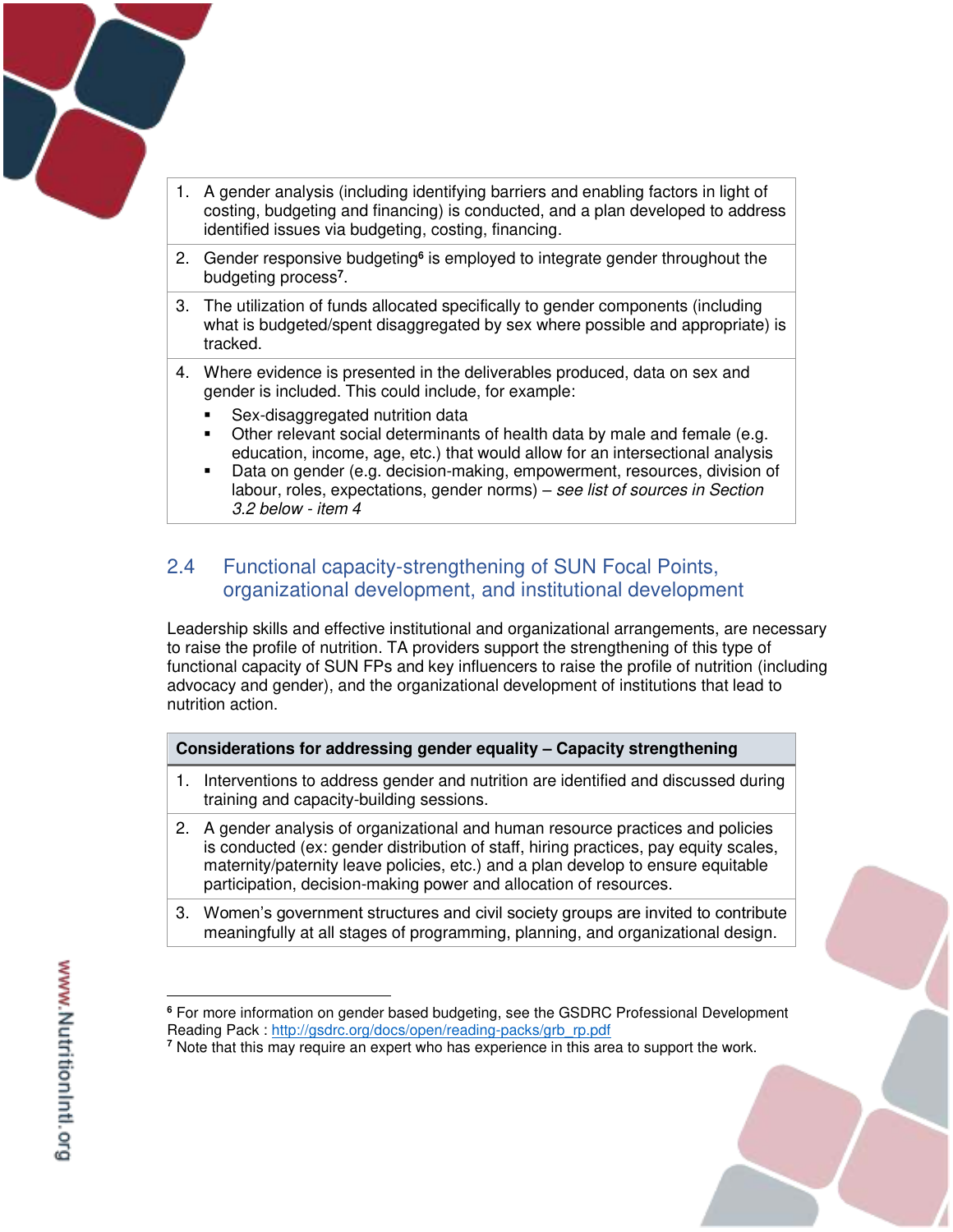

## <span id="page-9-0"></span>2.5 Effective operationalization and delivery of multi-sectoral nutrition plans

Support provided for the operationalization of nutrition plans and interventions includes many of the areas of work mentioned in the four previous categories of TA (e.g. planning, budgeting, monitoring and evaluating, capacity-building). TA providers support partners in prioritizing, allocating resources and coordinating action with other stakeholders of the multisectoral platforms for effective implementation of plans and interventions.

#### **Considerations for addressing gender equality – Effective operationalization**

- 1. Data on sex and gender are reviewed to inform the selection of interventions to implement or scale up. This includes:
	- **Sex-disaggregated nutrition data**

gender norms and expectations.

- Other relevant social determinants of health data by male and female (e.g. education, income, age) that would allow for an intersectional analysis
- Gender specific data (e.g. decision-making, empowerment, resources, division of labour, roles, expectations, gender norms) – *see list of sources in Section 3.2 above - item 4*
- 2. A gender analysis (including considering who will and will not benefit from interventions, or be adversely affected; and identifying unintended outcomes on males and females) of interventions is conducted, using the WHO gender assessment tool**<sup>8</sup>** , and a plan developed and followed to ensure interventions are gender sensitive<sup>9</sup> at minimum, adequate monitoring and evaluating.
- 3. Interventions to address gender and nutrition are identified and included in the programs of activities. This includes the consideration of nutrition sensitive and nutrition specific, as well as gender specific and gender sensitive, interventions.
- 4. Women's government structures and civil society groups are invited to contribute meaningfully at all stages of the operationalization of nutrition plans and interventions.

 $\overline{a}$ **8** Use this WHO tool to assess if a programme or policy is gender responsive: [http://www.who.int/gender/mainstreaming/GMH\\_Participant\\_GenderAssessmentTool.pdf](http://www.who.int/gender/mainstreaming/GMH_Participant_GenderAssessmentTool.pdf) **9** For gender transformative initiatives, consider and encourage interventions that challenge existing